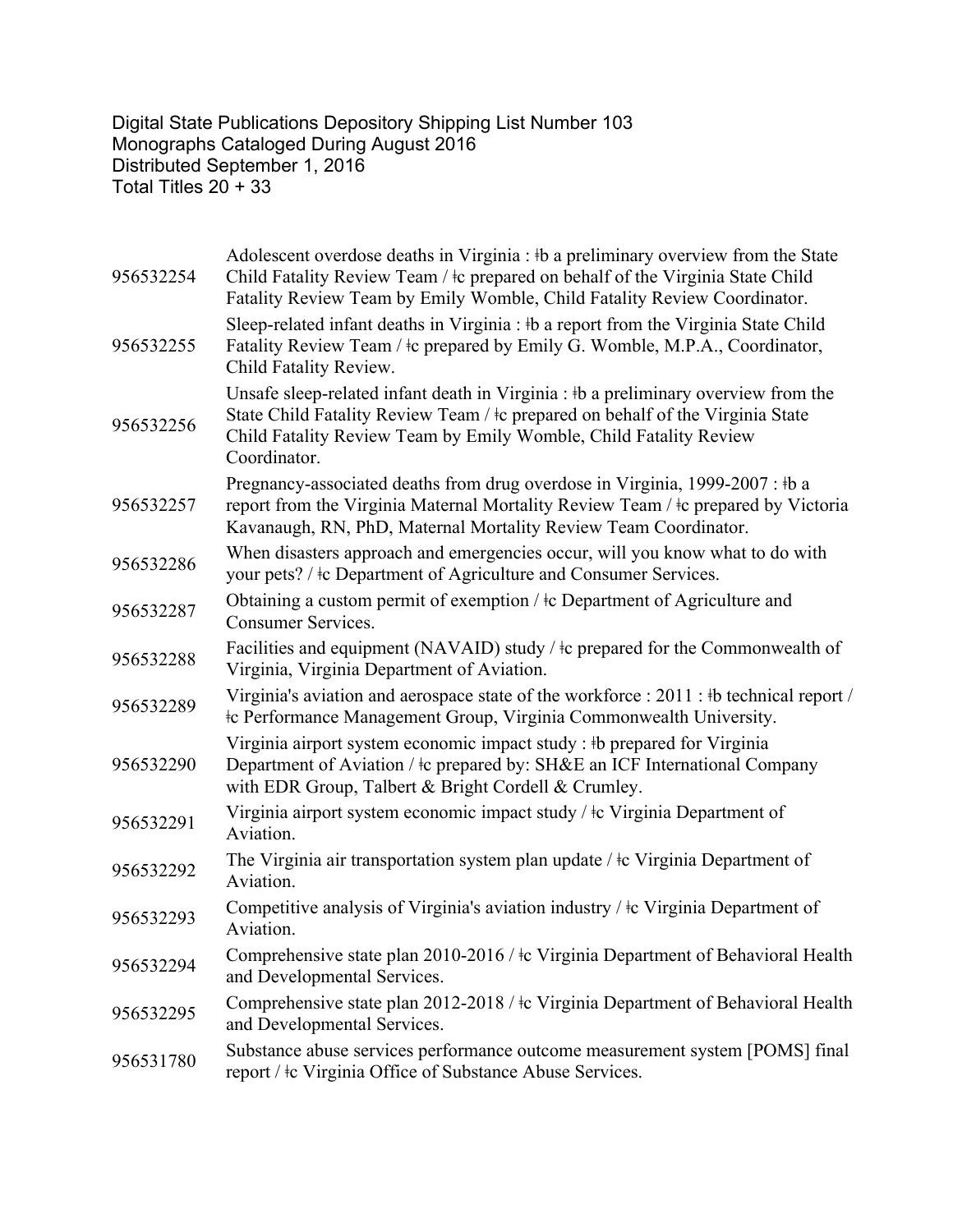| 956531781 | Interim report: a plan for community-based children's behavioral health<br>services in Virginia : #b to the Chairs of the House Appropriations and<br>Senate Finance Committees / ‡c Virginia Department of Behavioral Health<br>and Developmental Services.                   |
|-----------|--------------------------------------------------------------------------------------------------------------------------------------------------------------------------------------------------------------------------------------------------------------------------------|
| 956532300 | Report on investment models and best practices for the development of<br>affordable and accessible community-based housing for persons with<br>intellectual and related developmental disabilities (item $315 Z$ ): #b to the<br>Governor and Chairs of the House Appropri     |
| 956532301 | Becoming a people-centered organization year 2 program evaluation<br>report October 2008-September 2009 / ‡c completed by: Parthenia Dinora,<br>Ph.D., Partnership for People with Disabilities, Virginia Commonwealth<br>University.                                          |
| 956532302 | Look forward to independence : #b specialized help in an increasingly<br>complex world / $\pm c$ Virginia Department for the Blind and Vision<br>Impaired.                                                                                                                     |
| 956532260 | What is braille? : #b Virginia's braille awareness guide / $\pm$ c produced by the<br>Virginia Department for the Visually Handicapped and the Virginia<br>Department of Education.                                                                                            |
| 957264752 | The cost of a clean bay: #b assessing funding needs throughout the                                                                                                                                                                                                             |
|           | watershed.<br>Cost-effective strategies for the bay : $\#b$ 6 smart investments for nutrient and                                                                                                                                                                               |
| 957264753 | sediment reduction / $\pm$ c Chesapeake Bay Commission.                                                                                                                                                                                                                        |
| 957264754 | A socio-economic profile of the Chesapeake Bay commercial blue crab<br>fishery / $\pm c$ prepared by Anne Rhodes, Survey and Evaluation Research<br>Laboratory, Virginia Commonwealth University, Douglas Lipton, University<br>of Maryland College Park, Leonard Shabman, Vir |
| 957263917 | Taking action for the blue crab : #b managing and protecting the stock and its<br>fisheries : a report / $\pm c$ by the Bi-State Blue Crab Advisory Committee.                                                                                                                 |
| 957263918 | Review of the soft and peeler fishery for blue crab in the Chesapeake Bay / $\pm c$<br>prepared by Thomas Miller, Ph.D., Charrette Chair, Chesapeake Biological<br>Laboratory, University of Maryland Center for Environmental Science.                                        |
| 957264759 | Keeping our commitment : #b preserving land in the Chesapeake watershed :<br>a report $/$ $\pm c$ by the Chesapeake Bay Commission and the Trust for Public<br>Land.                                                                                                           |
| 957264760 | Role of the State Executive Council for Children's Services / ‡c Virginia<br>Office of the Secretary of Health and Human Resources.                                                                                                                                            |
| 957264718 | Wrap-around services for students with disabilities funded through the<br>Comprehensive Services Act: #b report to the General Assembly from the<br>Office of Comprehensive Services on behalf of the Secretary of Health and<br>Human Resources.                              |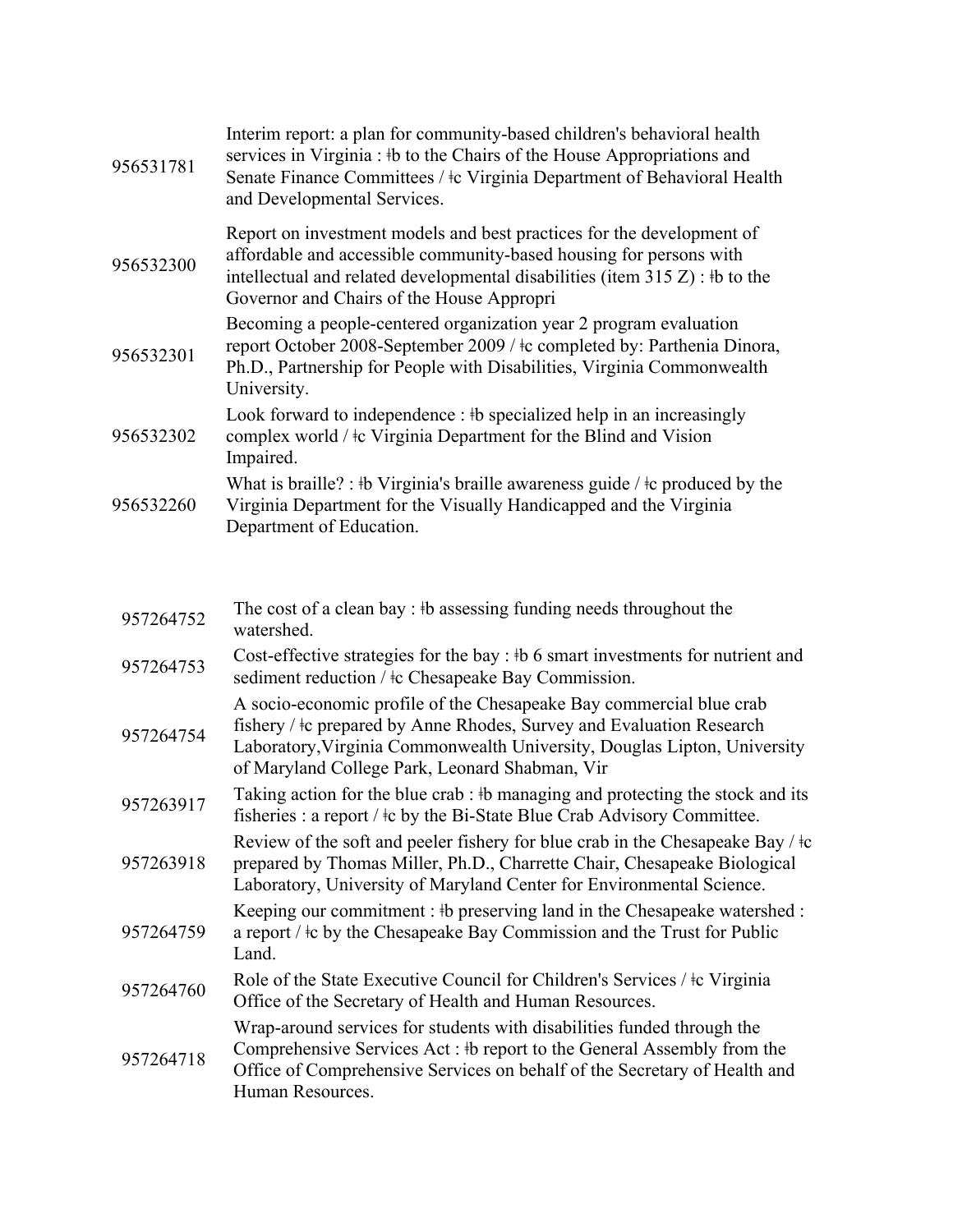| 957264175 | Plan for non-education supportive services funded through the<br>Comprehensive Services Act: #b Office of Comprehensive Services, report to<br>the General Assembly.                                                      |
|-----------|---------------------------------------------------------------------------------------------------------------------------------------------------------------------------------------------------------------------------|
| 957264644 | Transferring CSA billing to the Department of Medical Assistance Services :<br>#b report to the Governor and Chairmen of the House Appropriations and<br>Senate Finance Committees / ‡c Office of Comprehensive Services. |
| 957264645 | A report on the progress of increasing Medicaid utilization for<br>Comprehensive Services Act services : #b report of the Office of<br>Comprehensive Services to the Governor and the General Assembly of<br>Virginia.    |
| 957264646 | Regulations : #b last updated March 1, 2016 : statutes, title 54.1, chapter 11 /<br><b>Example 2</b> Commonwealth of Virginia Board for Contractors.                                                                      |
| 957264766 | Time-share regulations : #b last updated March 1, 2016, statutes title 55,<br>chapter 4.2 / ‡c Commonwealth of Virginia Common Interest Community<br>Board.                                                               |
| 957264767 | Common interest community management information fund regulations : #b<br>last updated March 1, 2016 : statutes title 55, chapter 29 / ‡c Common Interest<br>Community Board.                                             |
| 957264768 | Timber harvest notification - required by law / $\pm c$ Virginia Department of<br>Forestry.                                                                                                                               |
| 957264769 | Young Lawyers Conference : #b Virginia State Bar : circuit representatives<br>handbook, 2015-2016.                                                                                                                        |
| 957264770 | Juvenile rights handbook : #b your rights and responsibilities in the schools,<br>with the police, and in the courts / $\pm c$ developed by the Virginia State Bar<br>Yound Lawyers Conference and JustChildren.          |
| 957264771 | Young Lawyers Conference : #b Virginia State Bar : program chairs<br>handbook, 2015-2016.                                                                                                                                 |
| 957264773 | Know your rights : #b protective orders for victims of domestic violence / $\pm c$<br>Virginia State Bar.                                                                                                                 |
| 957264774 | Reconza sus derechos : #b ordenes de proteccion para las victimas de la<br>violencia domestica / ‡c Virginia State Bar.                                                                                                   |
| 957264775 | So you're $18:$ #b answers to your questions about your legal rights and<br>responsibilities / ‡c Virginia State Bar.                                                                                                     |
| 879290931 | Lawyers and other people's money / ‡c Frank A. Thomas, III, Shackelford,<br>Thomas & Gregg, Orange, Virginia [and]Kathleen M. Uston, Virginia State<br>Bar, Alexandria, Virginia.                                         |
| 259448613 | Principles of cooperation for physicians and attorneys in the Commonwealth<br>of Virginia / $\pm c$ as promulgated by the Medical Society of Virginia and the<br>Virginia State Bar and the Virginia Bar Association.     |
| 957264776 | Senior citizens handbook : #b laws $\&$ programs affecting senior citizens in<br>Virginia / $\pm c$ a project of the Senior Lawyers Conference of the Virginia State<br>Bar.                                              |